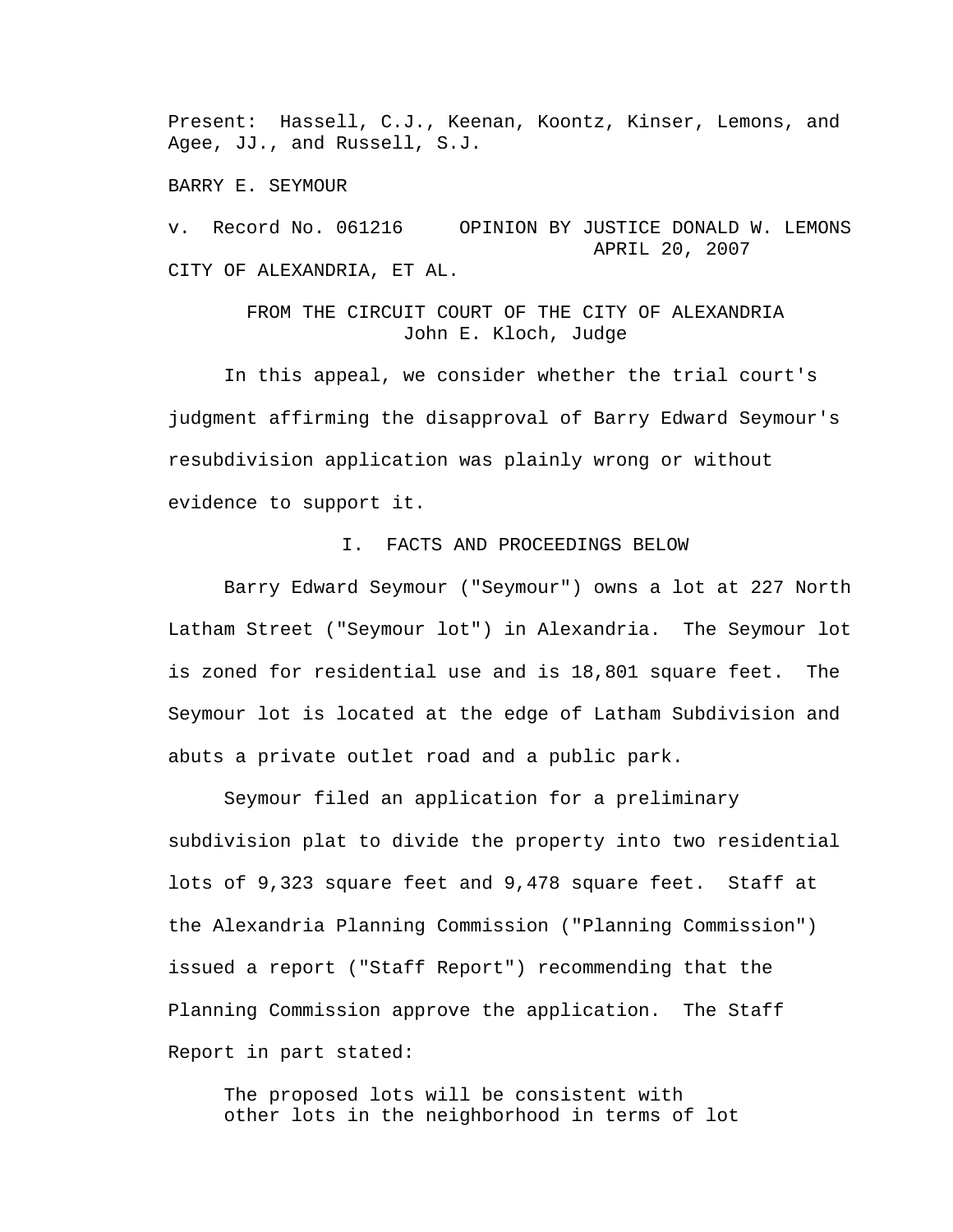area, width, and configuration. Residential lot sizes in the area range from 8,000 square feet to over 40,000 square feet, though most lots are in the 8,000 to 9,700 square foot range. The average size of interior residential lots on Latham Street . . . is 9,977 square feet, and the median size of interior residential lots is 8,086 square feet. . . . The proposed lot areas of 9,323 and 9,478 square feet and the proposed lot widths of 72 feet are consistent with the sizes of other lots in the area.

 Article XI of Alexandria's Zoning Ordinance (the "Ordinance") includes subdivision regulations. Section 11- 1701 of the Ordinance explains that the purpose of the subdivision regulations "is to provide for the orderly division of land for development or transfer of ownership." The parties agree that section 11-1710(B) of the Ordinance's subdivision regulations is the applicable provision for purposes of this appeal. When the preliminary subdivision plat application was filed, section 11-1710(B) provided as follows:

No lot shall be resubdivided in such a manner as to detract from the value of adjacent property. Lots covered by a resubdivision shall be of substantially the same character as to suitability for residential use, areas, street frontage, alignment to streets and restrictions as other land within the subdivision, particularly with respect to similarly situated lots within the adjoining portions of the original subdivision.

 Section 2-166 of the Ordinance defines "lot" in pertinent part as "[a] unit of land." The Ordinance also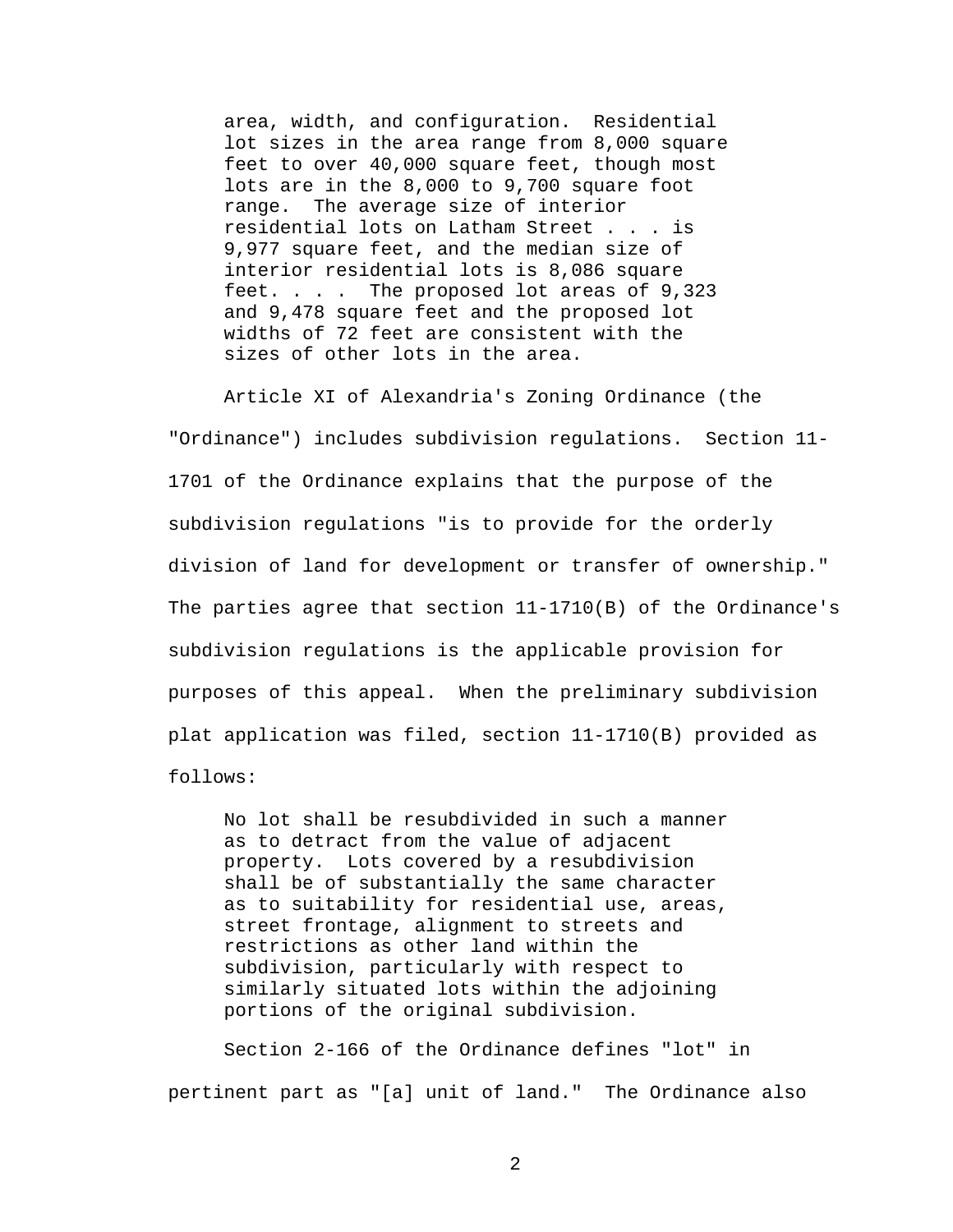defines "corner lot" and "interior lot," which are both found in Latham Subdivision. A "corner lot" is a "[a] lot fronting on two or more streets at their intersection." Zoning Ordinance § 2-167. In contrast, an "interior lot" is a "[a] lot with frontage on but one street." Zoning Ordinance § 2- 169.

 The Planning Commission considered Seymour's resubdivision application at a public hearing. Residents of the Latham Subdivision testified that the resubdivision of the Seymour lot would negatively affect the value of their properties and the character of the neighborhood. Specifically, the residents objected because they did not favor the houses Seymour intended to build on the proposed lots.

 One resident testified that she did "not want any [M]c[M]ansions"\* and that "the community should have the opportunity for input as to the design of any houses to be built at 227 North Latham so that we avoid [M]c[M]ansions, including written specifics as to height, mass, bulk, lot coverage, and value." Another resident testified that the resubdivision would detract from the value of adjacent properties and that "building two very large houses" on the

 $\overline{\phantom{a}}$  As Seymour notes in his brief, "[t]he word 'McMansion' is usually used in a pejorative sense to refer to houses that some people consider to be too large."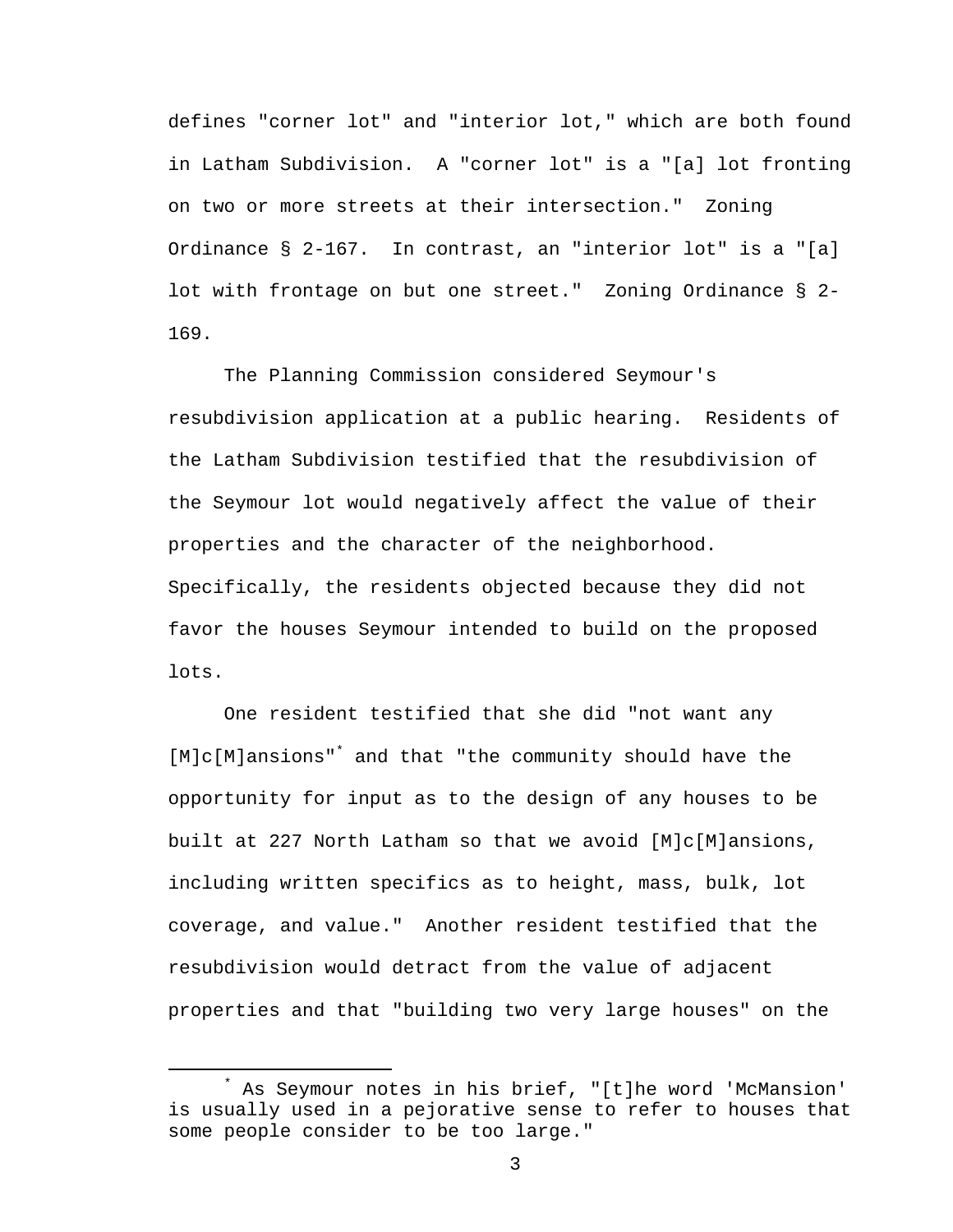resubdivided lots would be "totally incompatible with the neighborhood character." A third resident testified that he did not want construction of big houses in his neighborhood. Finally, a fourth resident testified that building two large houses on the Seymour lot would adversely affect his property value.

 Eileen Fogarty ("Fogarty"), the Director of the Department of Planning and Zoning, advised the Planning Commission that, "there is some concern that there is not authority under a subdivision review to dictate issues concerning architecture, site layout, and designs." Fogarty stated that "the term 'lot' in Subsection [11-1710(B)] refers to really the use of the land, and not so much the design of the structures that are built on the property."

 The Planning Commission denied Seymour's application because it

determined that the provisions of Section 11- 1710(B) of the zoning ordinance were not being met, that the subdivision would not be compatible with surrounding properties. They also had concerns that the subdivision represented property speculation that would result in detrimental changes to the character of the surrounding neighborhood.

 Seymour appealed the Planning Commission's decision to the Alexandria City Council ("City Council"). Commissioner H. Stewart Dunn, Jr. ("Commissioner Dunn"), told the City Council that the Seymour lot was a corner lot and that "to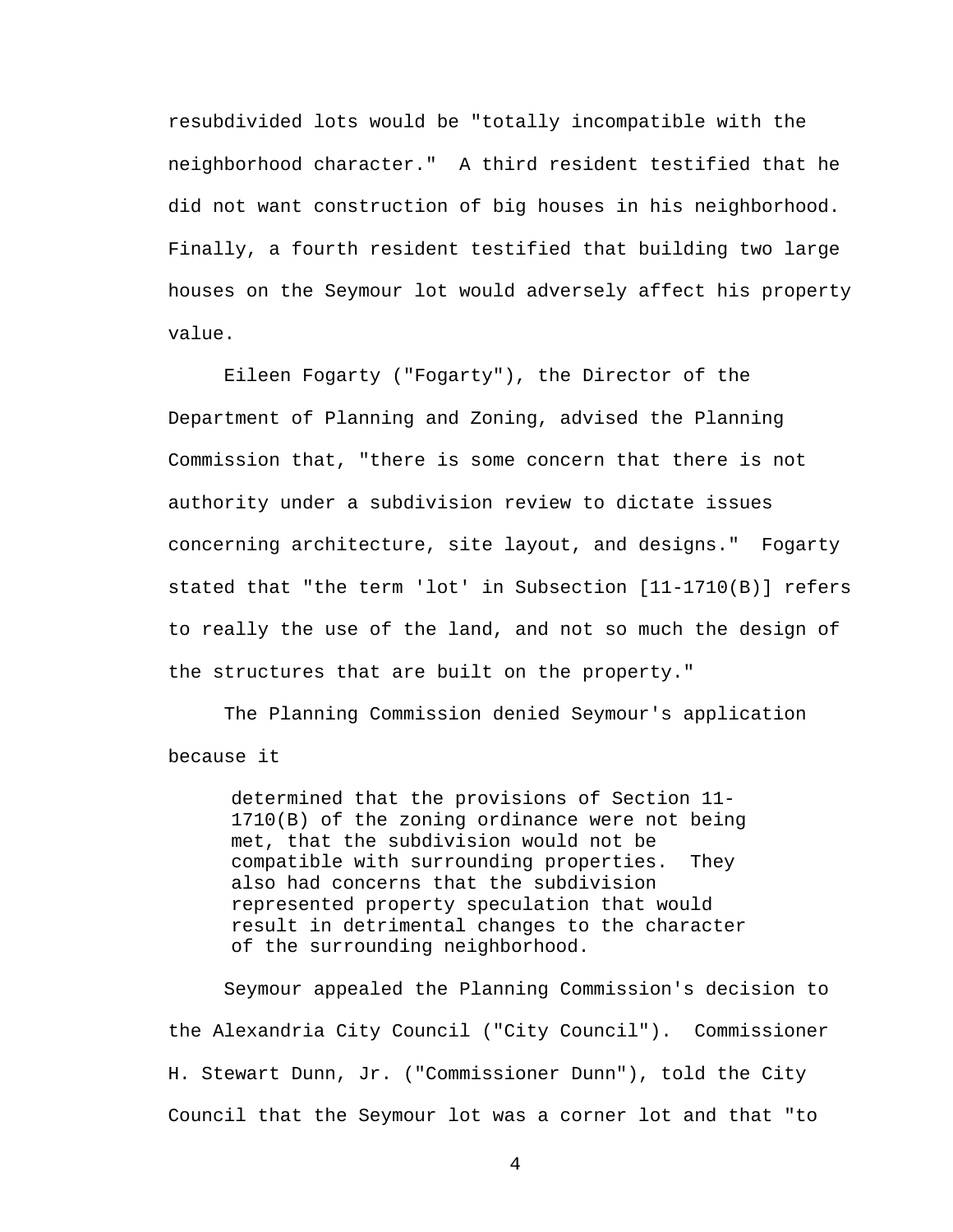allow a subdivision here would change the character of the existing subdivision." Commissioner Dunn explained that if Seymour "is permitted to build homes on these sites," then the "neighborhood is going to be dramatically and significantly changed." Commissioner Dunn also stated that if the application was approved, the resubdivision would detract from the value of the adjacent properties. The City Council upheld the Planning Commission's decision.

 Seymour appealed the disapproval of the preliminary subdivision plat to the circuit court pursuant to Code § 15.2-2260. In an interrogatory answer, the City of Alexandria ("the City") stated:

The requirement in section 11-1710(B) that "[n]o lot shall be resubdivided in such a manner as to detract from the value of adjacent property" cannot be given full effect unless one considers improvement of the land. The division of land into lots is a purely legal construct that, by itself, can have no effect on the value of anything. It is only when one considers how those lots will be improved – based on the zoning of the property – that an assessment of its impact on the value of adjacent property has any meaning.

(Emphasis added.) The Honorable Lisa B. Kemler ("Judge Kemler") subsequently granted Seymour's motion for partial summary judgment. In doing so, the trial court ruled that the Ordinance was invalid to the extent that the City interpreted it to permit consideration of the improvements to be constructed on resubdivided lots.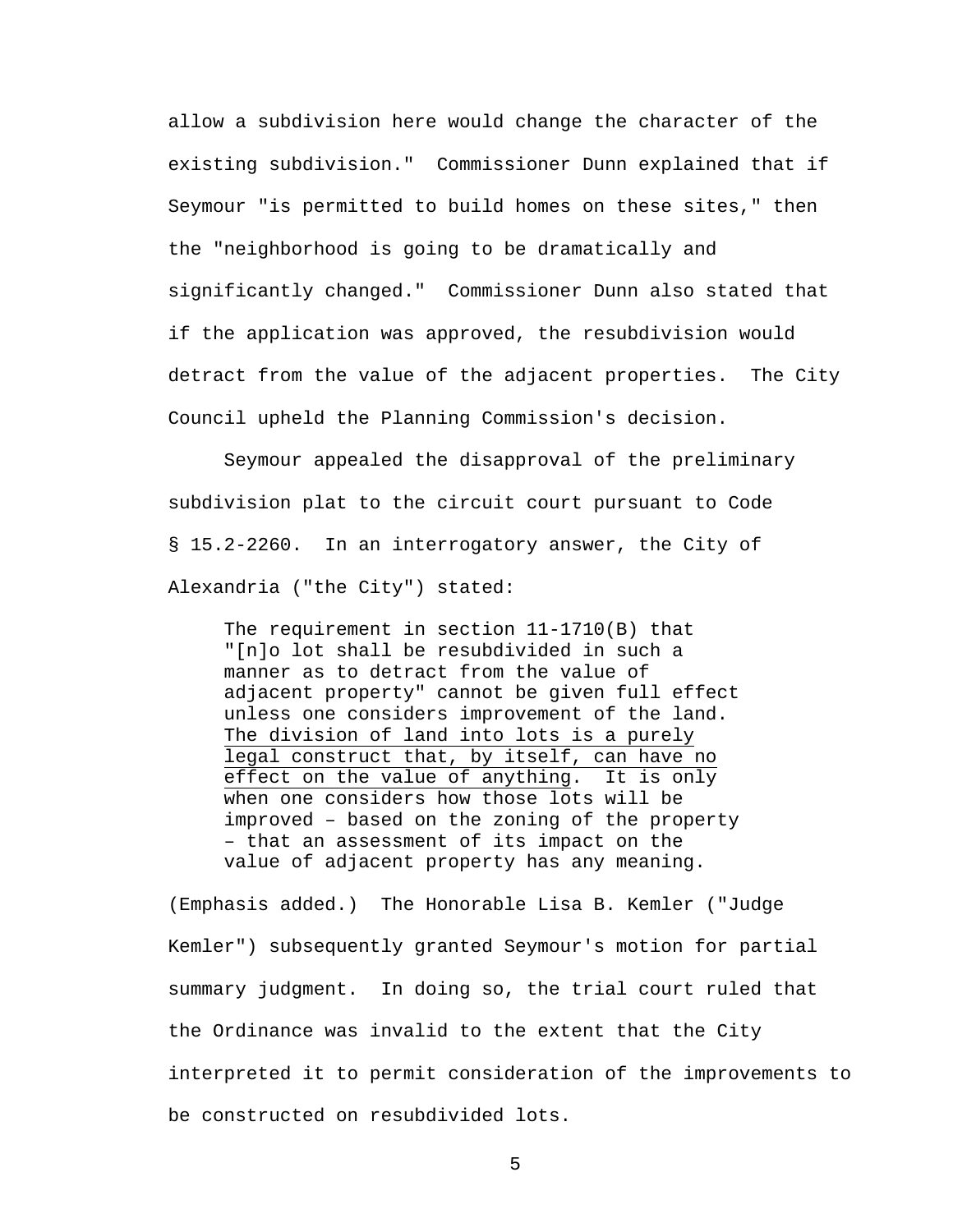Prior to trial, the parties stipulated that the Seymour lot was not a corner lot under the City's zoning ordinance provisions. Section 2-100 of the Ordinance expressly states that the definitions, including that of a "corner lot" or an "interior lot," apply to the entire Ordinance which includes both zoning and subdivision provisions.

 At trial, Richard Josephson ("Josephson"), Deputy Director for the Office of Planning and Zoning for the City of Alexandria, testified that "under the zoning ordinance, [the Seymour lot] is by definition an interior lot." Significantly, Josephson assisted in the preparation of the Staff Report, which concluded that the proposed subdivision of the Seymour lot was consistent with other interior lots in the subdivision. Nevertheless, Josephson testified that "from a perspective of form and function," he considers the Seymour lot a corner lot, even though it "technically doesn't meet the zoning definition of a corner lot." Josephson explained that "subdividing [the Seymour] lot into two lots would substantially change [its] character . . . [a]nd it would create two lots that would be more analogous to interior lots within the subdivision. And based on its location, it really isn't an interior lot. Or it shouldn't be characterized as an interior lot."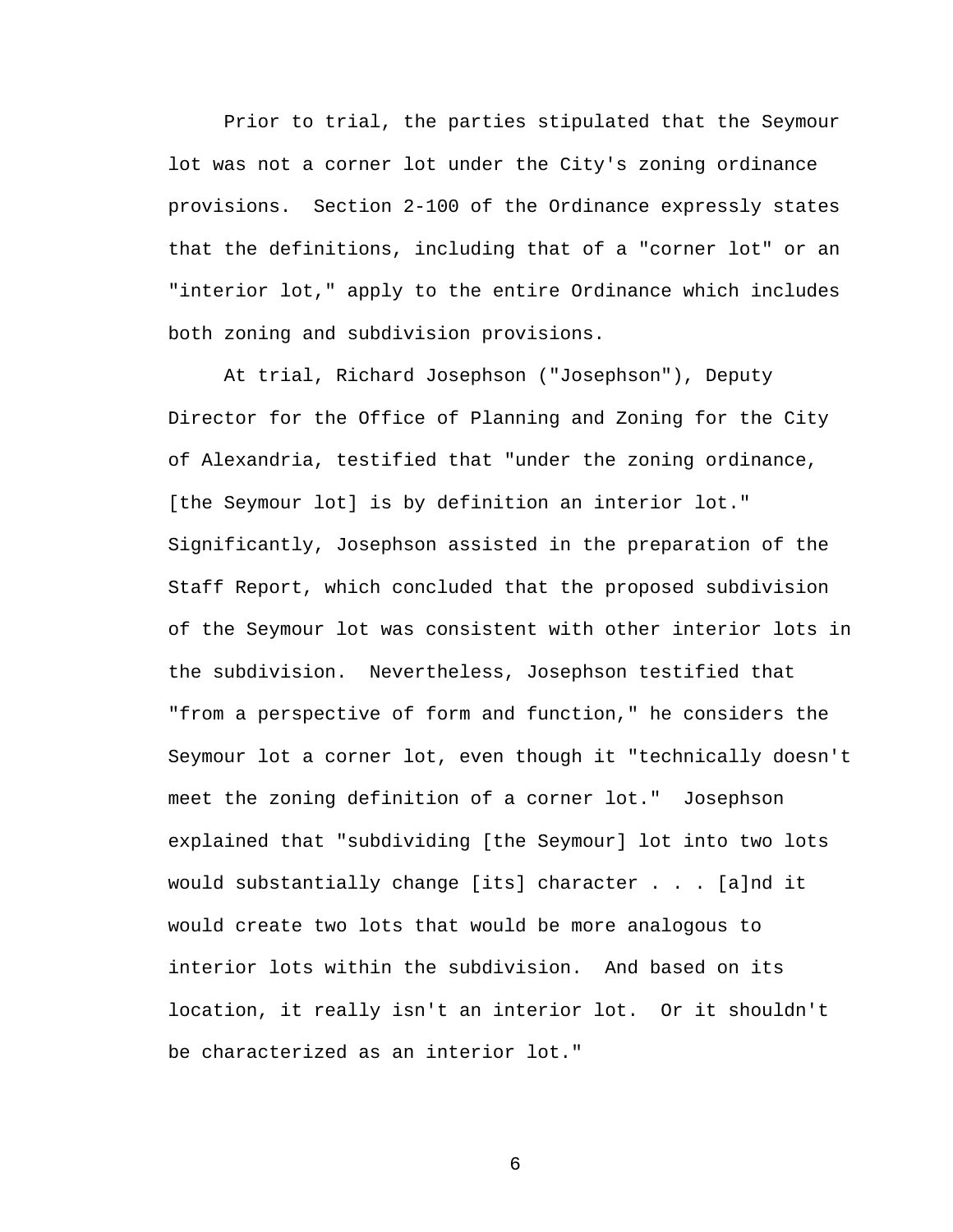At trial, joint exhibits 11 and 12 were introduced. Joint exhibit 11, a list of interior lot sizes and addresses prepared by the City, identified 227 North Latham Street, the Seymour lot, as an interior lot in the Latham Subdivision. Additionally, joint exhibit 10, a list of corner lot sizes and addresses prepared by the City, did not include the Seymour lot.

 The trial court affirmed the Planning Commission and the City Council's disapproval of Seymour's resubdivision application. At trial, the Honorable John E. Kloch held that the Planning Commission and the City Council were entitled to exercise discretion in the interpretation and application of section 11-1710 of the Ordinance and that whether Seymour's lot was a corner lot was not dispositive of the issue of subdivision.

 Seymour filed a timely notice of appeal to this Court. We granted Seymour's petition for appeal on five assignments of error.

- 1. The trial court erred in ruling that the City and the trial court were not bound by the definitions in the City Ordinance of interior lots and corner lots when determining if Seymour's proposed Lot 501 was similarly situated to corner lots as opposed to determining if it was similarly situated to interior lots.
- 2. The trial court erred in failing to rule that Seymour's proposed Lot 501 was not similarly situated to corner lots, and therefore was not required by the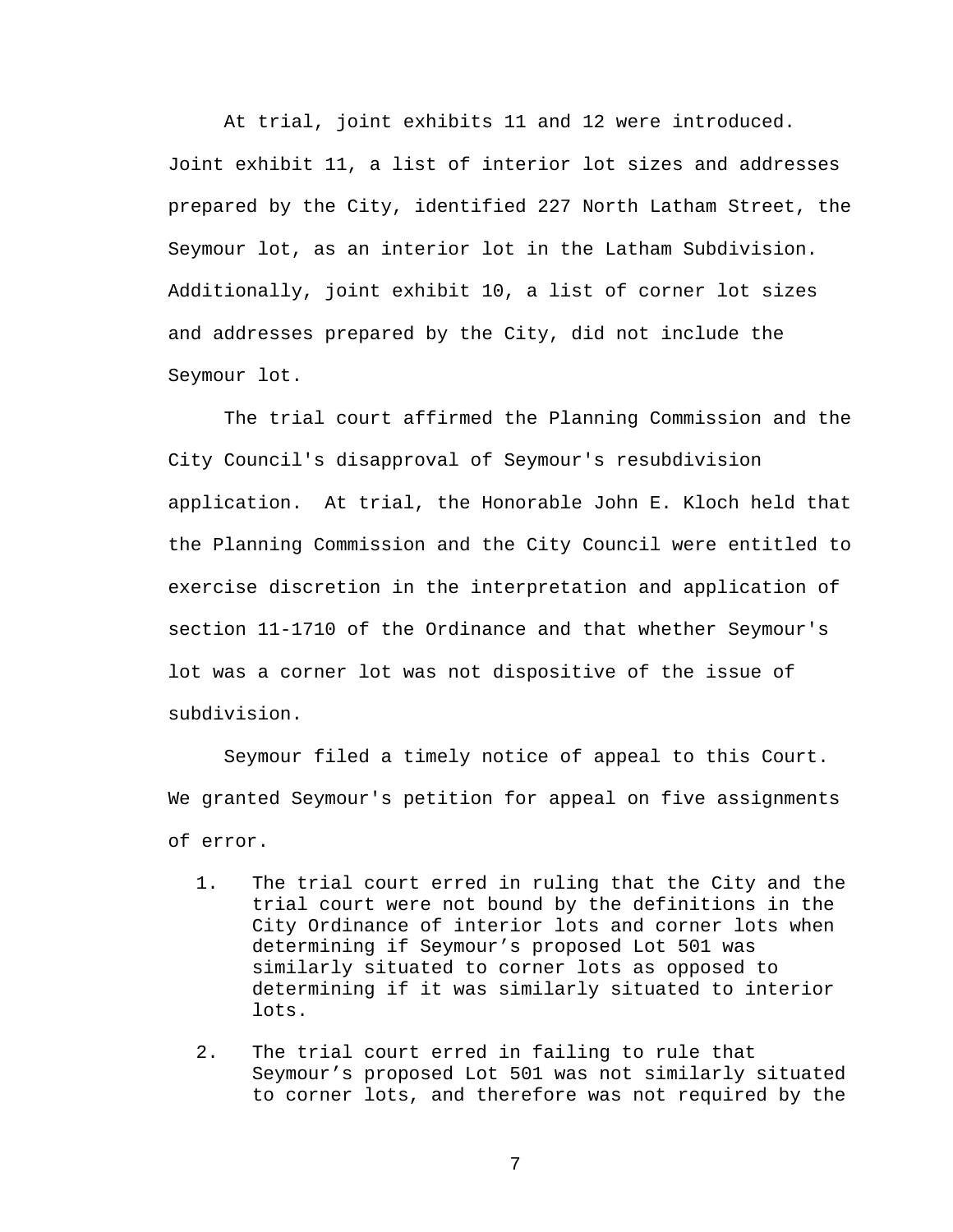City Ordinance to be of substantially the same character as corner lots.

- 3. The trial court erred in ruling that the City had discretion to ignore the plain meaning of the City Ordinance when determining if Seymour's proposed subdivision satisfied the criteria of the City's Ordinance for subdivision.
- 4. The trial court erred in ruling that the disapproval of Seymour's subdivision application was not based on his refusal to permit the City to design his proposed houses.
- 5. The trial court erred in ruling that the disapproval of Seymour's subdivision application was not arbitrary and capricious.

Additionally, there is one assignment of cross-error by the City: "The trial court erred in granting partial summary judgment to the appellant, ruling that improvements could not form the basis on which a resubdivision application would be denied."

## II. ANALYSIS

## A. Standard of Review

We recently set forth the standard of review for subdivision applications:

When a local governing body's decision regarding an application for approval of a preliminary subdivision plat is appealed, a trial court must sustain the decision unless the local governing body failed to comply with the applicable subdivision ordinances or acted arbitrarily and capriciously in denying the application. Code § 15.2-2260(E); Hanover County v. Bertozzi, 256 Va. 350, 355, 504 S.E.2d 618, 620 (1998). On appellate review, the trial court's judgment is presumed correct and will not be set aside unless the judgment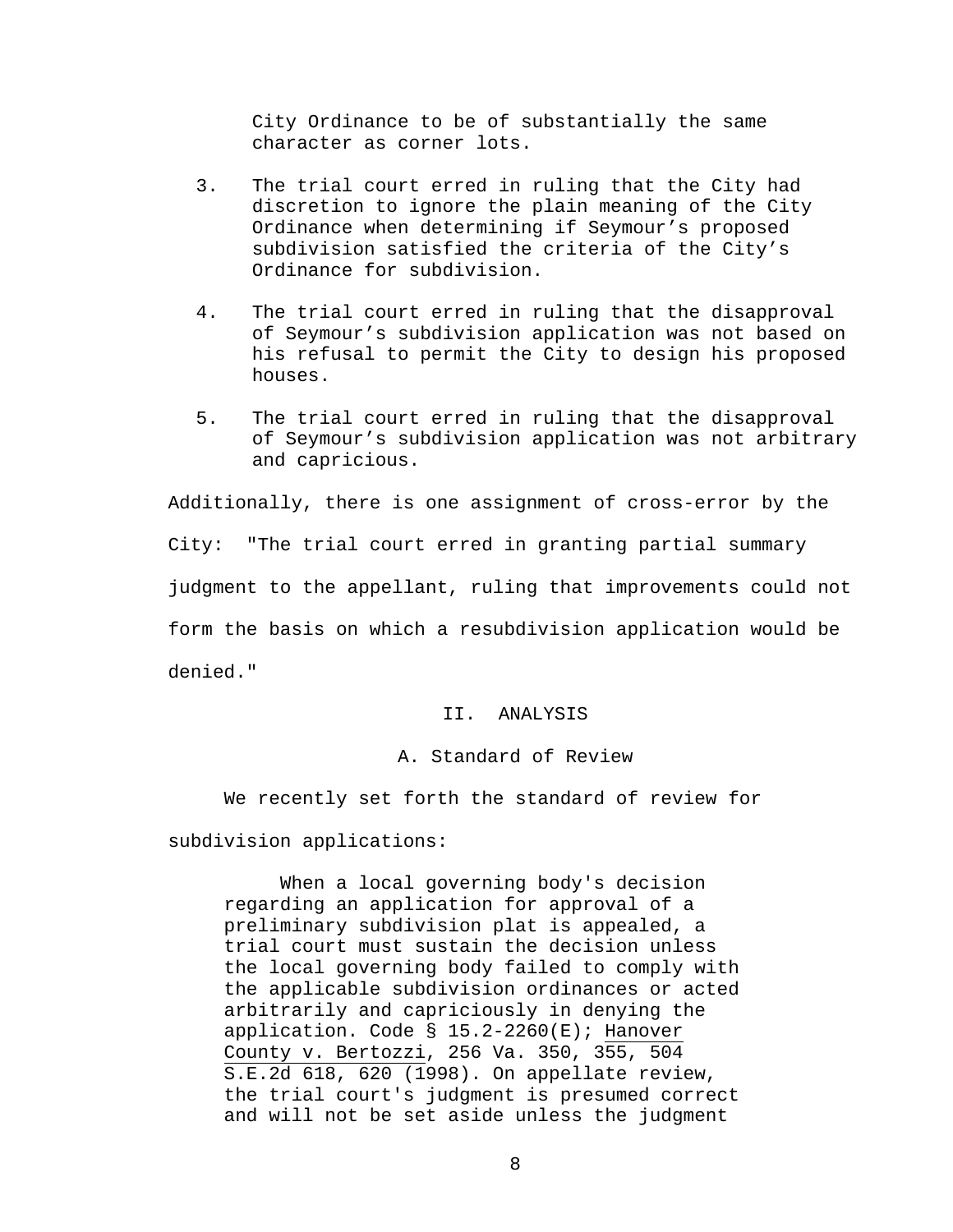is plainly wrong or unsupported by the evidence. Ravenwood Towers, Inc. v. Woodyard, 244 Va. 51, 57, 419 S.E.2d 627, 630 (1992).

Board of Supervisors v. Greengael, L.L.C., 271 Va. 266, 277, 626 S.E.2d 357, 363 (2006).

> B. The trial court did not err in granting partial summary judgment to Seymour.

At a pretrial hearing, Judge Kemler granted partial summary judgment to Seymour because the trial court held pursuant to section 11-1710(B) that the City could not consider improvements when considering subdivision applications. The trial court was correct in its analysis.

Section 9.24 of the City's Charter confers on the City

the power to adopt resolutions relative to the subdivision of land in the manner hereinafter provided. Such regulations may prescribe standards and requirements for the subdivision of land which may include but shall not be limited to the following: Location, size and layout of lots so as to prevent congestion of population and to provide for light and air; . . . adequate open spaces; adequate and convenient facilities for vehicular parking; . . . planting of shade trees and shrubs . . . .

Consistent with this section of the City's Charter, section 11-1701 of the Ordinance explains that the purpose of subdivision regulations "is to provide for the orderly division of land for development or transfer of ownership."

We have stated that: "[T]he words of the ordinance are to be given their plain and natural meaning. The purpose and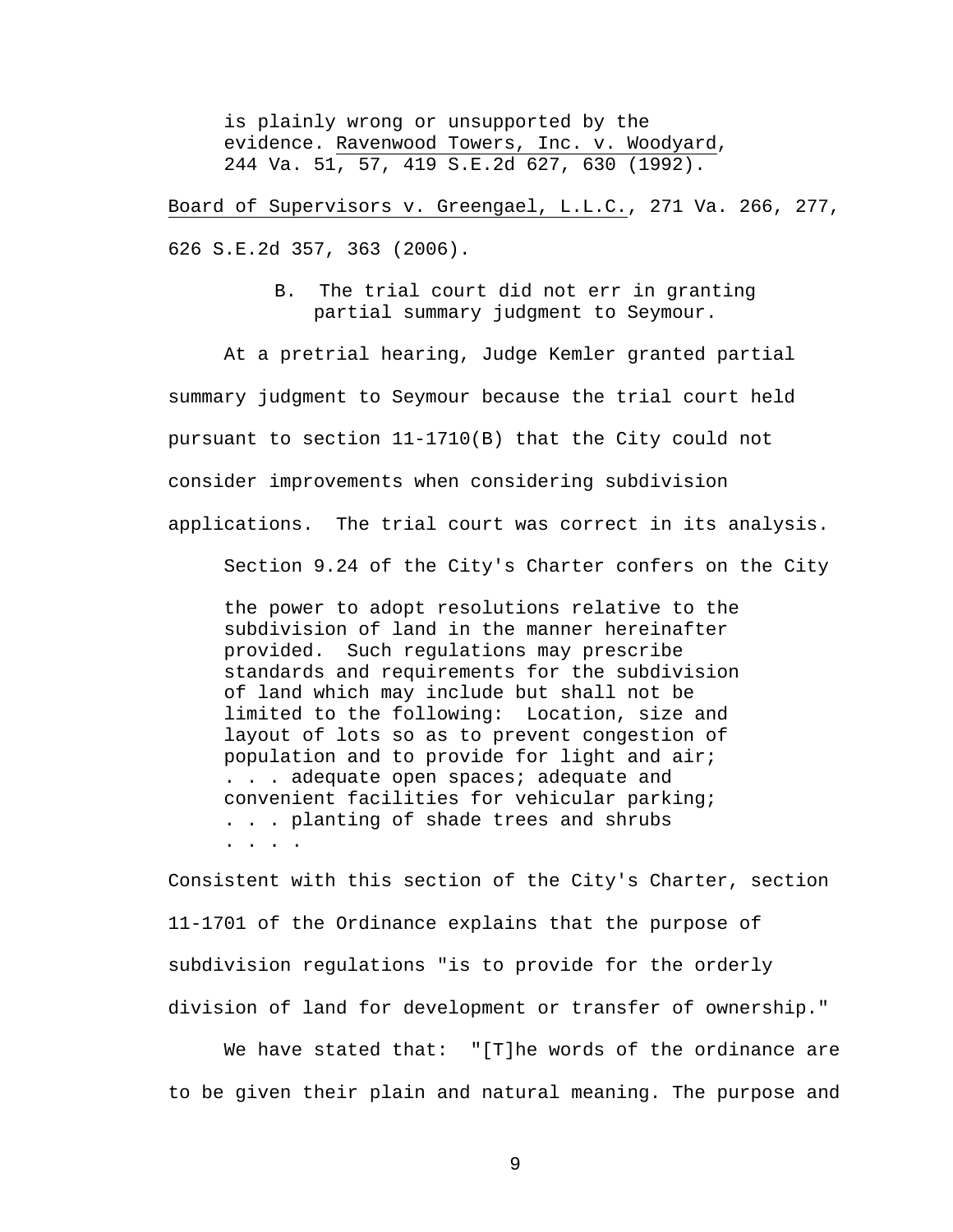intent of the ordinance should be considered but the ordinance should not be extended by interpretation or construction beyond its intended purpose." Higgs v. Kirkbride, 258 Va. 567, 573, 522 S.E.2d 861, 864 (1999) (quotation omitted).Pursuant to section 9.24 of the City Charter, sections 11-1701 and 11-1710(B) of the Ordinance involve the division of land and do not concern building and zoning specifications. The trial court properly distinguished zoning and subdivision regulations based on the power authorized under the City's Charter. Fogarty, the Director of the Department of Planning and Zoning, correctly advised the Planning Commission that "the term 'lot' in Subsection 11-1710(B) [sic] refers to really the use of the land, and not so much the design of the structures that are built on the property." Accordingly, we hold that Judge Kemler correctly ruled that the City could not consider the anticipated improvements on Seymour's proposed lots when considering Seymour's resubdivision application. See also Board of Supervisors v. Countryside Inv. Co., 258 Va. 497, 504-05, 522 S.E.2d 610, 613-14 (1999) (holding that the local government could not deny a subdivision based on zoning considerations).

C. The trial court erred in affirming the disapproval of Seymour's resubdivision application.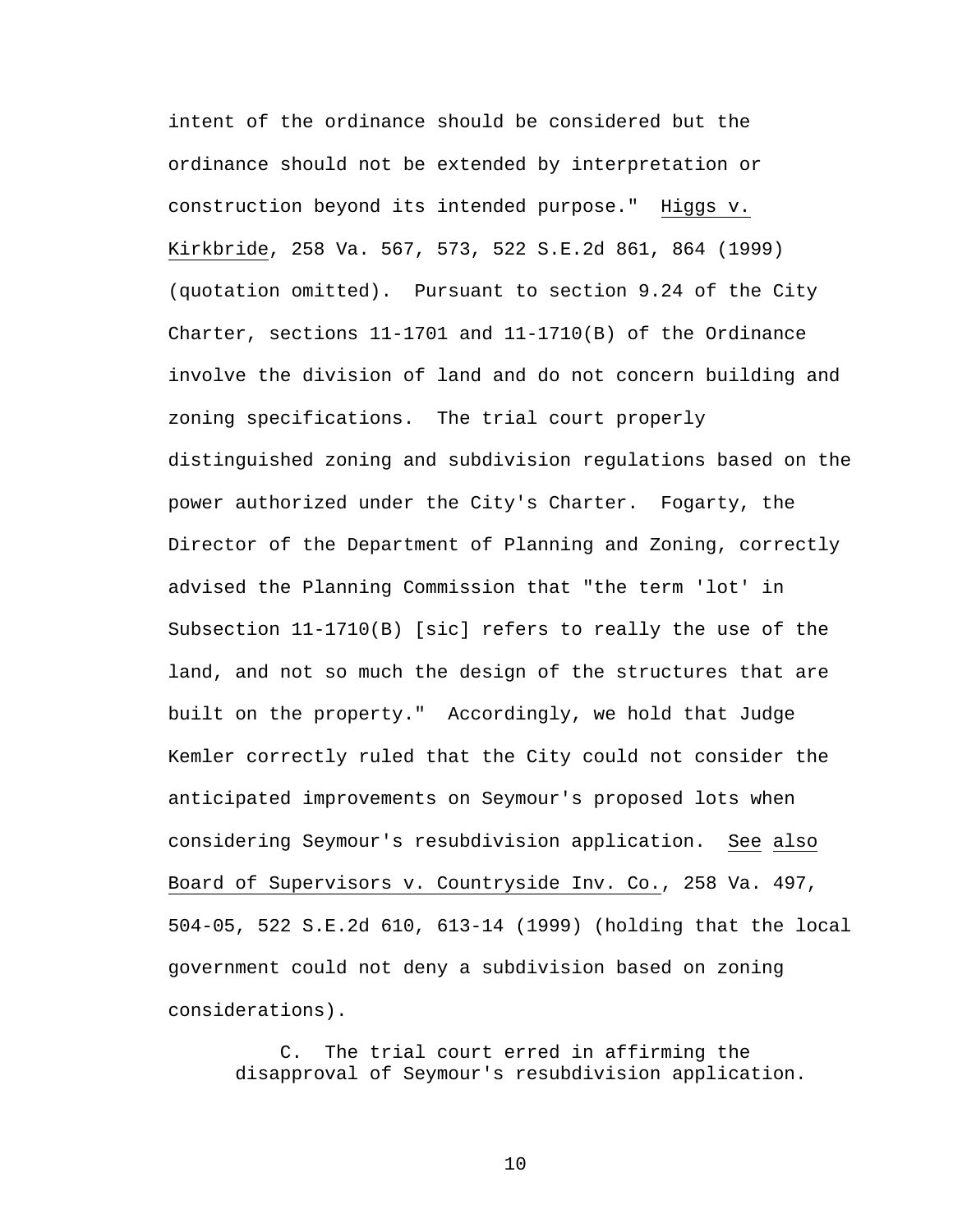At all times relevant to the underlying proceedings, section 11-1710(B) of the Ordinance provided:

No lot shall be resubdivided in such a manner as to detract from the value of adjacent property. Lots covered by a resubdivision shall be of substantially the same character as to suitability for residential use, areas, street frontage, alignment to streets and restrictions as other land within the subdivision, particularly with respect to similarly situated lots within the adjoining portions of the original subdivision.

(Emphasis added.)

 Section 11-1710(B) prohibits the approval of a subdivision that will "detract from the value of adjacent property." The City conceded in an interrogatory answer that "[t]he division of land into lots is a purely legal construct that, by itself, can have no effect on the value of anything." Therefore, the Planning Commission erred in denying Seymour's resubdivision application on the basis that, as the City explained in answering an interrogatory, "the Commission was not satisfied that the lots, as improved, would be compatible with the . . . value of the adjacent lots." (Emphasis added.)

Section 11-1710(B) also requires that the proposed lots must be of "substantially the same character" as other "similarly situated" lots within the subdivision before a resubdivision application will be granted. Section 11- 1710(B) explains that "suitability for residential use,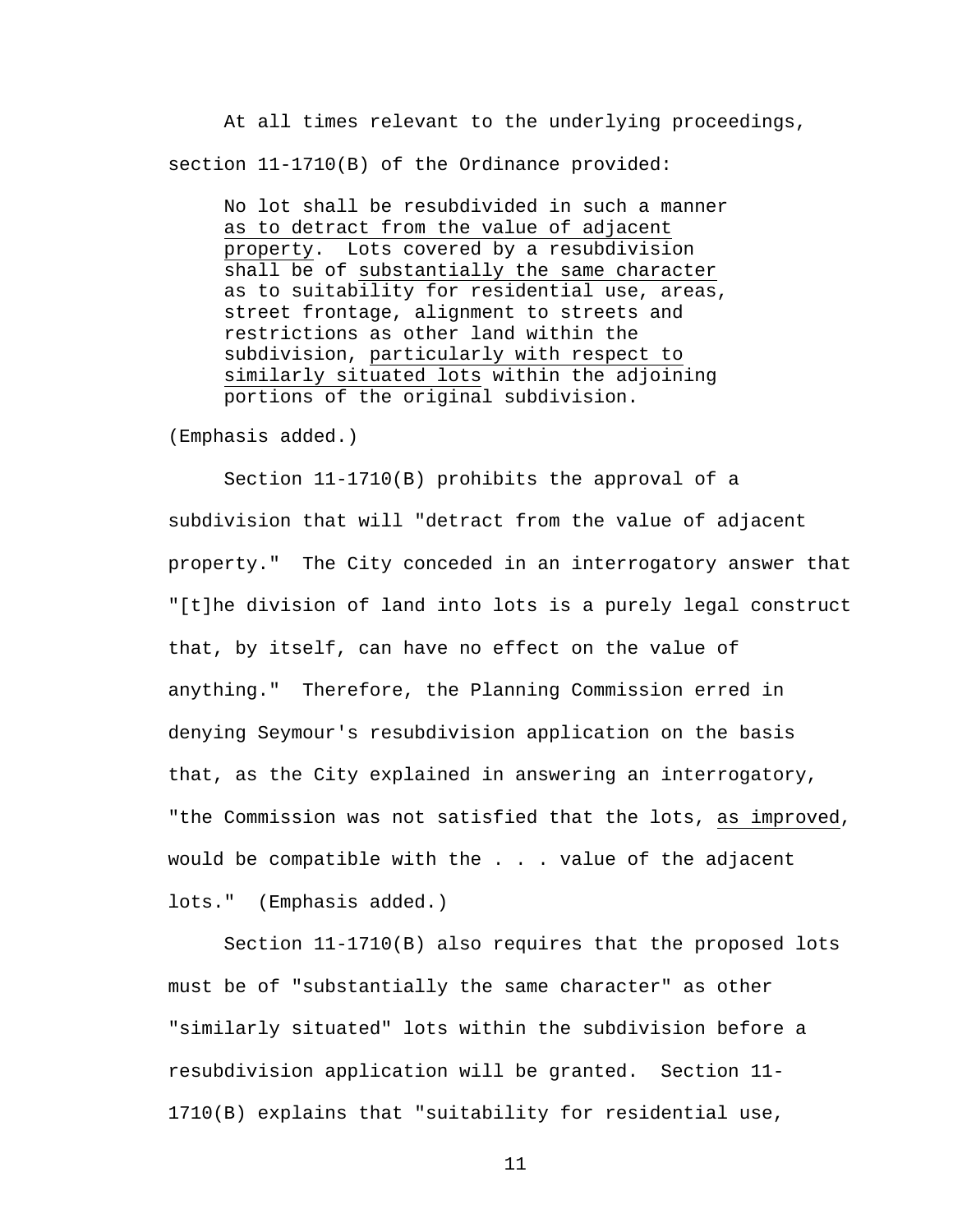areas, street frontage, alignment to streets and restrictions as other land within the subdivision" are considered when determining whether the proposed lots are of "substantially the same character." Whether the Seymour lot is a corner or interior lot is relevant to this appeal because the terms relate to street frontage and alignment to streets and whether a lot is of substantially the same character to other lots within the subdivision.

The City conceded on several occasions that the Seymour lot was not a corner lot. First, the Staff Report concluded that the proposed subdivision of the Seymour lot was consistent with other interior lots in the Latham Subdivision. Second, prior to trial, the parties stipulated that the Seymour lot was not a corner lot under the City's zoning ordinance provisions. Third, Josephson, Deputy Director for the Office of Planning and Zoning for the City, testified at trial the Seymour lot was an interior lot pursuant to the zoning ordinance. Finally, joint exhibit 11, a list of interior lot sizes and addresses prepared by the City, identified 227 North Latham Street, the Seymour lot, as an interior lot in the Latham Subdivision. In contrast, joint exhibit 10, a list of corner lot sizes and addresses prepared by the City, did not include the Seymour lot.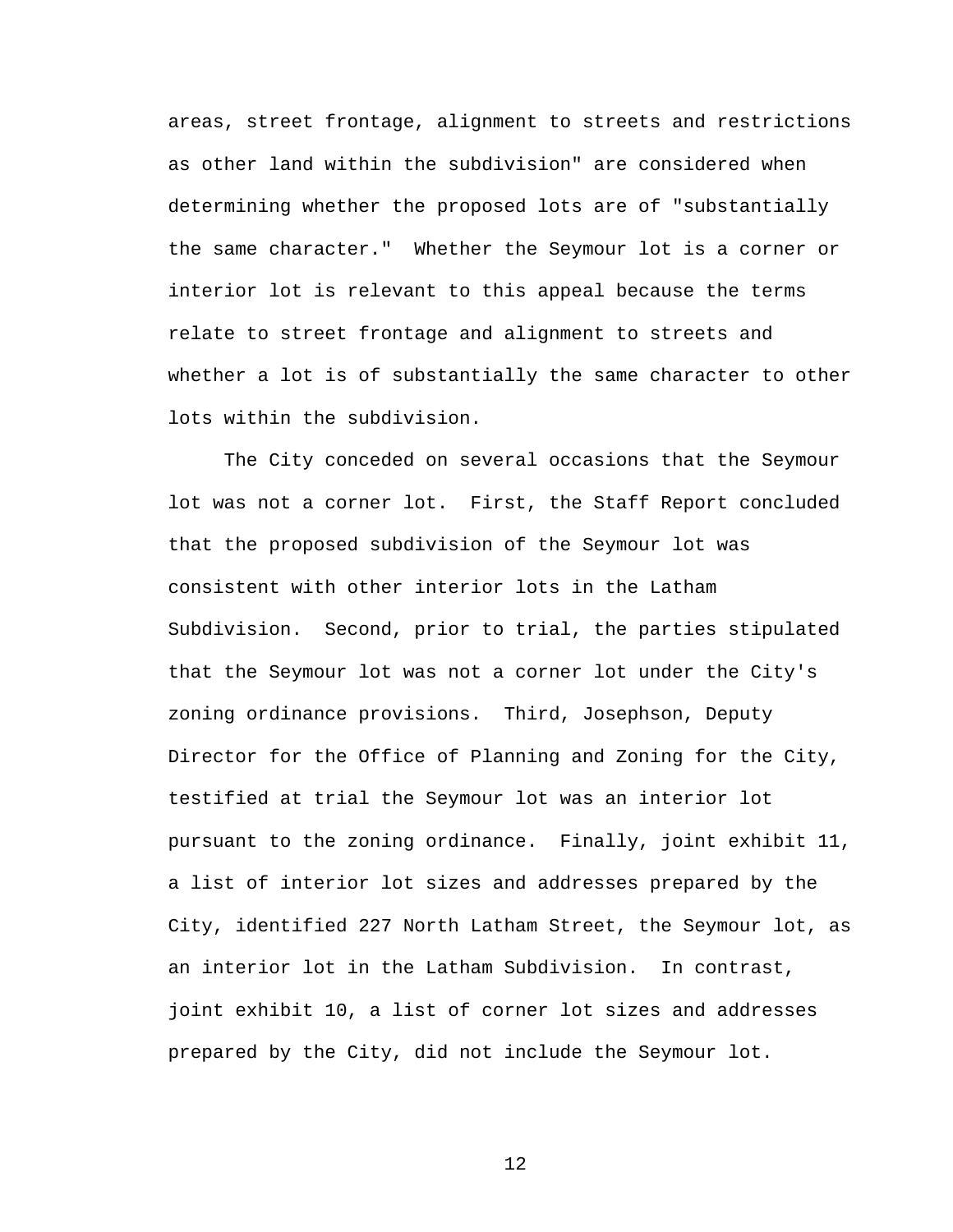Consequently, for purposes of this appeal, the Seymour lot is an interior lot rather than a corner lot.

Because the definitions of a corner lot and an interior lot are mutually exclusive, a corner lot and an interior lot cannot be "similarly situated." Therefore, Seymour's interior lot and the corner lots in the Latham subdivision are not "similarly situated."

 The Staff Report recommended that the Planning Commission approve the application because the "[t]he proposed lots will be consistent with other [interior] lots in the neighborhood in terms of lot area, width, and configuration." No evidence was presented to the contrary.

We hold that the trial court's decision affirming the Planning Commission's disapproval of Seymour's resubdivision application was plainly wrong and without evidence to support it. Because the disapproval was not proper under section 11- 1710(B) of the Ordinance, the trial court's decision was erroneous.

## III. CONCLUSION

 For the reasons stated above, the judgment of the trial court granting Seymour partial summary judgment will be affirmed. The judgment of the trial court affirming the Planning Commission's disapproval of Seymour's resubdivision